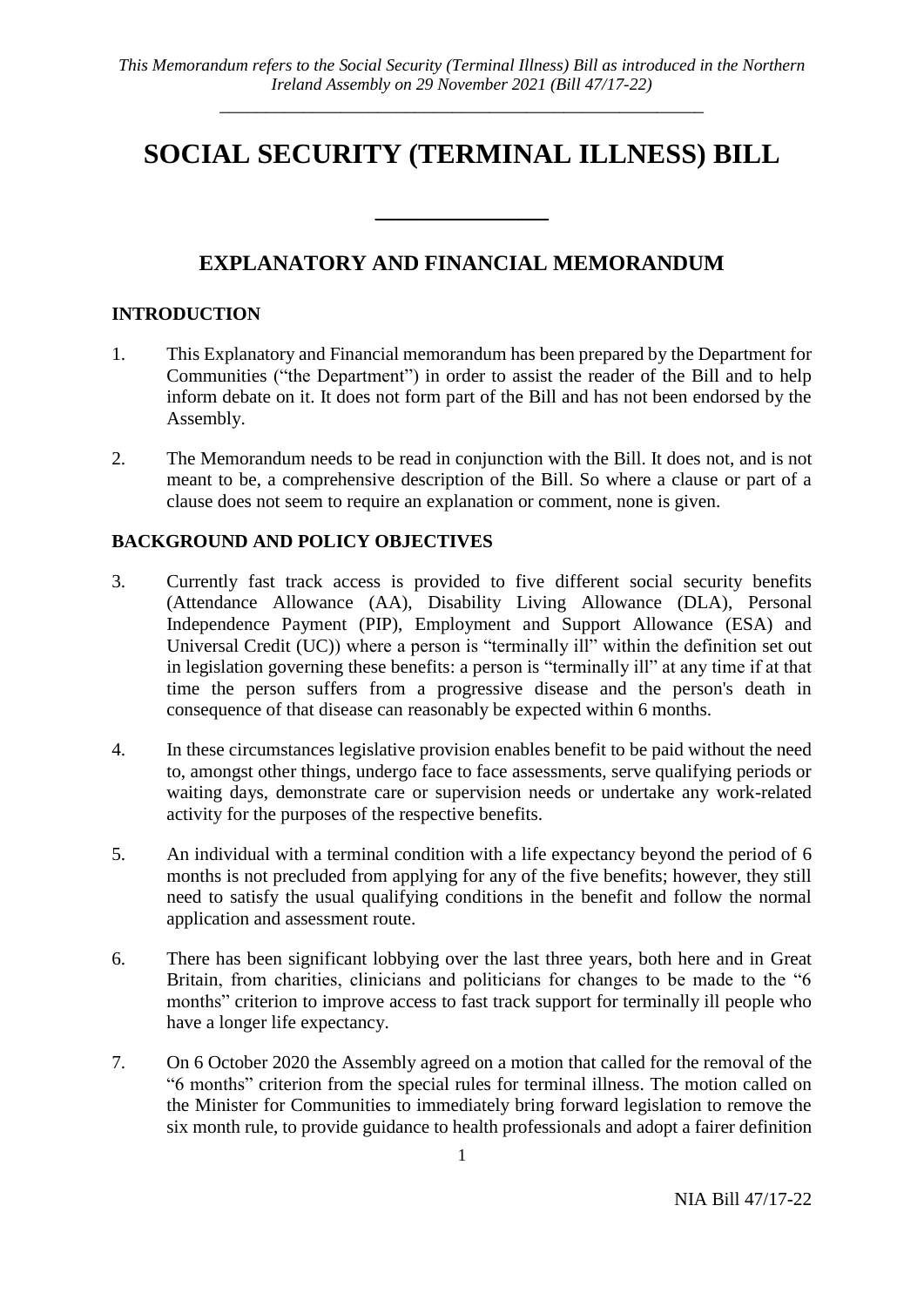of terminal illness. It was supported by all of the Executive parties.

- 8. A judicial review challenge was taken previously around the "6 months" criterion in social security terminal illness provision and whilst the judgment handed down by the High Court here in July 2020 found the provision in place to be discriminatory on ECHR grounds, this was subsequently overturned by the Court of Appeal in August 2021 following an appeal by the Department.
- 9. Removal of the "6 months" criterion was also included as a recommendation in the Walter Rader Independent Review of the Personal Independence Payment Assessment Process published in June 2018, and was reiterated in the recommendations that emerged from the Second Independent Review by Marie Cavanagh, laid before the Assembly in December 2020.
- 10. Evaluation and analytical work was undertaken by the Department to consider reform of the current system. Following Executive agreement Minister Hargey announced the way forward on 30 June 2021 by way of Written Ministerial Statement before the Assembly:

[http://www.niassembly.gov.uk/globalassets/documents/official-reports/written](http://www.niassembly.gov.uk/globalassets/documents/official-reports/written-ministerial-statements/2020-2021/bv141_wms_dfc_300621.pdf)[ministerial-statements/2020-2021/bv141\\_wms\\_dfc\\_300621.pdf](http://www.niassembly.gov.uk/globalassets/documents/official-reports/written-ministerial-statements/2020-2021/bv141_wms_dfc_300621.pdf)

- 11. In line with that statement, the change brought forward by this Bill will replace the life expectancy timeframe of "6 months" with "12 months" in the definition of "terminally ill" in the relevant primary and secondary legislation governing each of the five social security benefits.
- 12. This reform will open up the scope of the current system to enable more terminally ill people to qualify for fast track access to the relevant benefits.

# **CONSULTATION**

- 13. From July 2019 the Department worked alongside the Department for Work and Pensions (DWP) in Great Britain to undertake an evaluation of terminal illness provision. The views of local claimants, charities and clinicians were gathered as part of this work:
	- A stakeholder event was held by the Department in December 2019 to capture feedback from local medical organisations and charities;
	- The experiences of clinicians were gathered in relation to the special rules process through an online survey (completed February 2020);
	- Research work was conducted with Departmental staff who process special rules applications (March 2020); and
	- Evidence was gathered directly from people who have first-hand experience of the special rules process (conducted in summer 2020 remotely due to the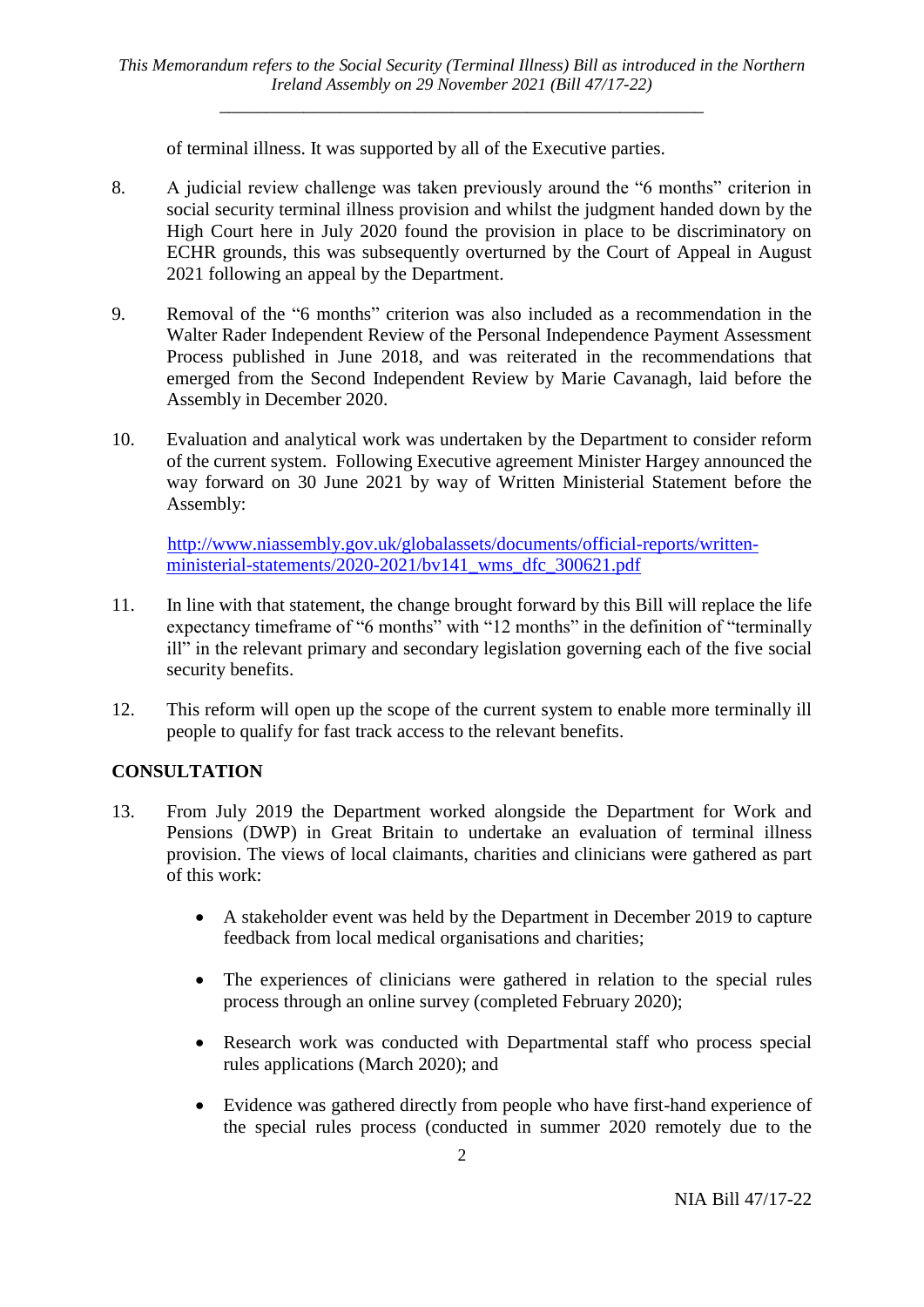# COVID-19 pandemic).

14. The evaluation findings report can be found at:

[https://www.gov.uk/government/publications/findings-from-the-evaluation-of-the](https://www.gov.uk/government/publications/findings-from-the-evaluation-of-the-special-rules-for-terminal-illness-process/findings-from-the-evaluation-of-the-special-rules-for-terminal-illness-process)[special-rules-for-terminal-illness-process/findings-from-the-evaluation-of-the-special](https://www.gov.uk/government/publications/findings-from-the-evaluation-of-the-special-rules-for-terminal-illness-process/findings-from-the-evaluation-of-the-special-rules-for-terminal-illness-process)[rules-for-terminal-illness-process](https://www.gov.uk/government/publications/findings-from-the-evaluation-of-the-special-rules-for-terminal-illness-process/findings-from-the-evaluation-of-the-special-rules-for-terminal-illness-process)

#### **OPTIONS CONSIDERED**

- 15. The option of maintaining the status quo and doing nothing to reform the life expectancy timeframe would not address issues highlighted with the current system through the evaluation work.
- 16. Evidence gathered as part of the wider evaluation work indicated better alignment between the welfare and health systems would be welcomed. Therefore the preferred option to change the life expectancy timeframe criterion to "12 months" aligns more closely with that used by the Health Service here and General Medical Council for the purposes of "end of life" care.
- 17. Different timeframe options were ruled out at initial consideration stage due to the difficulty associated with clinicians being able to give an accurate prognosis with longer timeframes. Options based on health condition were also ruled out as they could create a hierarchy with a risk of challenge on ECHR grounds. No data existed to enable analytical work to be undertaken around a clinical based approach (with no timeframe). In the announcement made by the Minister on the way forward, it was noted that international best practice would be monitored and that there would be the option of looking further into the feasibility of a clinical led approach in the longer term.

# **COMMENTARY ON CLAUSES**

# **Clause 1: Special rules to apply where death expected within 12 months**

Subsection (2) amends the life expectancy timeframe to 12 months in the definitions of "terminally ill" which are used for the purposes of fast track access to AA, DLA, PIP, ESA and UC. Subsection (2) also contain amendments to enable the new timeframe to apply for the purposes of provisions in decisions and appeals legislation and those relating to passporting advantages, such as premia and disregards, in certain incomerelated benefits.

Subsections (3) and (4) make amendments to the Social Security Contributions and Benefits (Northern Ireland) Act 1992 to enable the modified version of the prospective test in DLA to apply where death is expected within 12 months.

Subsection (5) adds wording to the Social Security (Disability Living Allowance) Regulations (Northern Ireland) 1992 so that the amended "terminally ill" definition can apply for the purposes of these Regulations.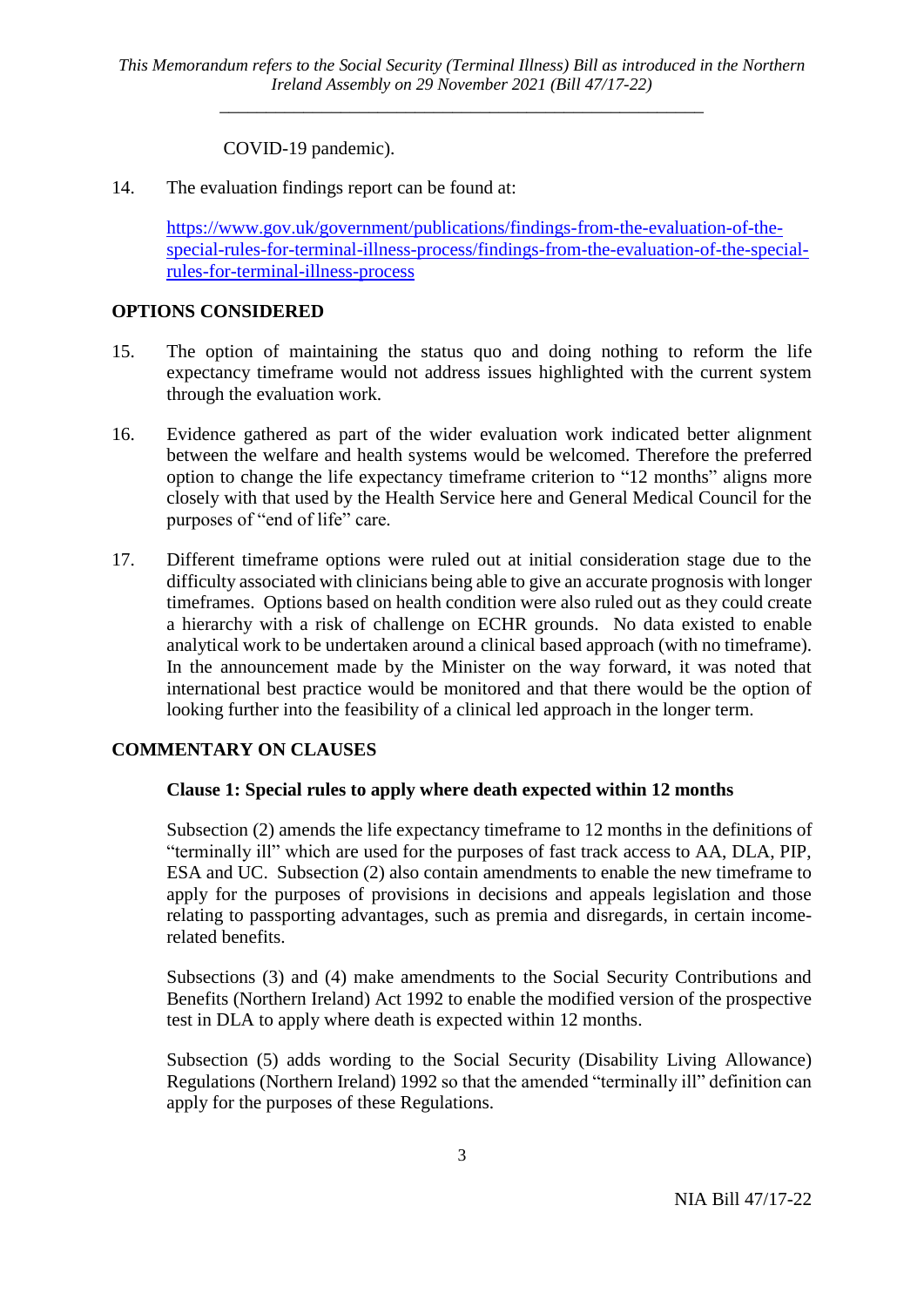Subsection (6) updates an older reference to the definition of "terminally ill" in the Social Security (Attendance Allowance) Regulations (Northern Ireland) 1992 with the current one that applies to attendance allowance claimants.

Subsection (8) ensures that the amendments made by the Bill do not apply for the purposes of the Individual Savings Account Regulations 1998 and the Child Trust Funds Regulations 2004. Certain provisions within those Regulations include reference to a "terminally ill" definition used in social security legislation. As those Regulations extend to the entire UK and deal with income tax and child trust funds which are excepted matters, it is considered that changing them is likely to fall outside the competency of the Assembly.

#### **Clause 2: Consequential provision**

Clause 2 allows the Department to make by regulations any consequential provision necessary to give full effect to the Bill. Regulations which amend, revoke or repeal any primary legislation cannot come into operation unless and until approved by the Assembly.

#### **Clause 3: Commencement and short title**

Clause 3 makes provision about the commencement of the provisions in the Bill and the short title of the Bill.

# **FINANCIAL EFFECTS OF THE BILL**

- 18. Under the statutory framework provided for in the Northern Ireland Act 1998 social security law in Northern Ireland is maintained in parity with provision brought forward in Great Britain, unless the Executive and Assembly determine otherwise, taking into account any financial and other implications arising from any such deviation.
- 19. The additional social security benefits cost of moving to the "12 months" model in Northern Ireland is estimated between £1.0m - £4.4m for 2022-23 with an estimated central cost of £2.3m. DWP has announced similar changes to provisions for Great Britain once parliamentary time allows. As the Department plans to bring forward the legislative changes in this Assembly mandate ahead of DWP, Treasury have agreed that any additional expenditure here in advance of a change by DWP would fall to the Executive's Departmental Expenditure Limits (DEL) Budget. When the corresponding change by DWP comes into operation then the additional expenditure would revert to Treasury funded Annual Managed Expenditure (AME). The Department has bid for the necessary funding as part of the Executive's Budget 2022-25 Exercise.
- 20. No material impact is anticipated on public sector manpower.

# **HUMAN RIGHTS ISSUES**

21. The provisions of this Bill are compatible with the Convention on Human Rights.